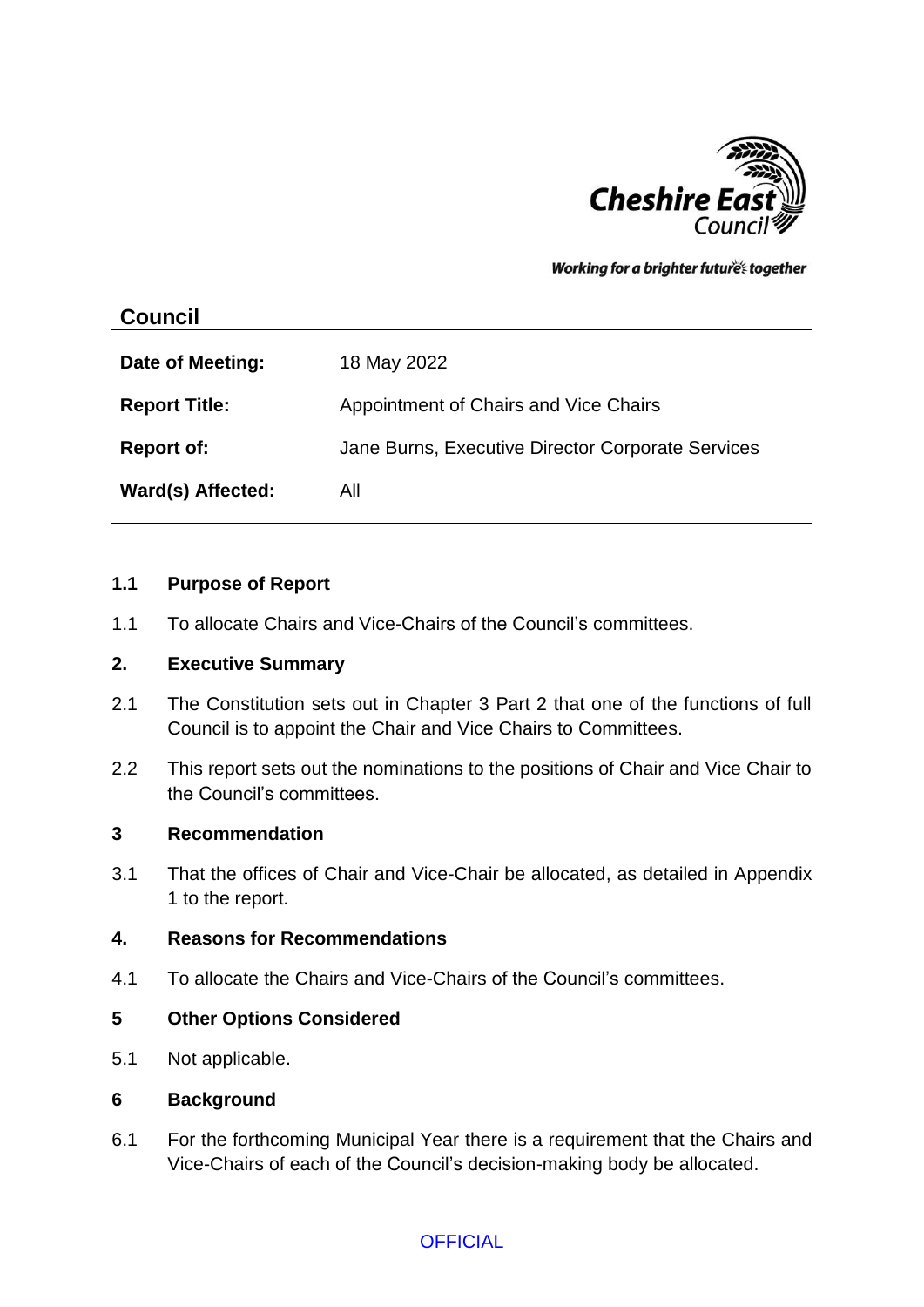6.2 Appendix 1 to the report details the councillors allocated to the positions of Chair and Vice Chair.

# **7 Implications of the Recommendations**

# **7.1 Legal Implications**

7.1.1 The Annual Meeting of the Council appoints the Council's decision-making and other bodies. It also determines the allocation of Chairs and Vice-Chairs of these bodies.

# **7.2 Finance Implications**

7.2.1 Some of the listed Chairs and Vice-chairs attract a Special Responsibility Allowance, in accordance with the Council's Members' Allowances Scheme.

### **7.3 Policy Implications**

7.3.1 There are no direct implications for policy.

### **7.4 Equality Implications**

7.4.1 There are no direct implications for equality.

### **7.5 Human Resources Implications**

7.5.1 There are no direct implications for Human Resources.

#### **7.6 Risk Management Implications**

7.6.1 Failure to comply with the requirements of the Constitution would leave the Council open to legal challenge.

# **7.7 Rural Communities Implications**

7.7.1 There are no direct implications for rural communities.

# **7.8 Implications for Children & Young People**

7.8.1 There are no direct implications for children and young people/Cared for Children.

#### **7.9 Public Health Implications**

7.9.1 There are no direct implications for public health.

#### **7.10 Climate Change Implications**

7.10.1There are no implications relating to climate change.